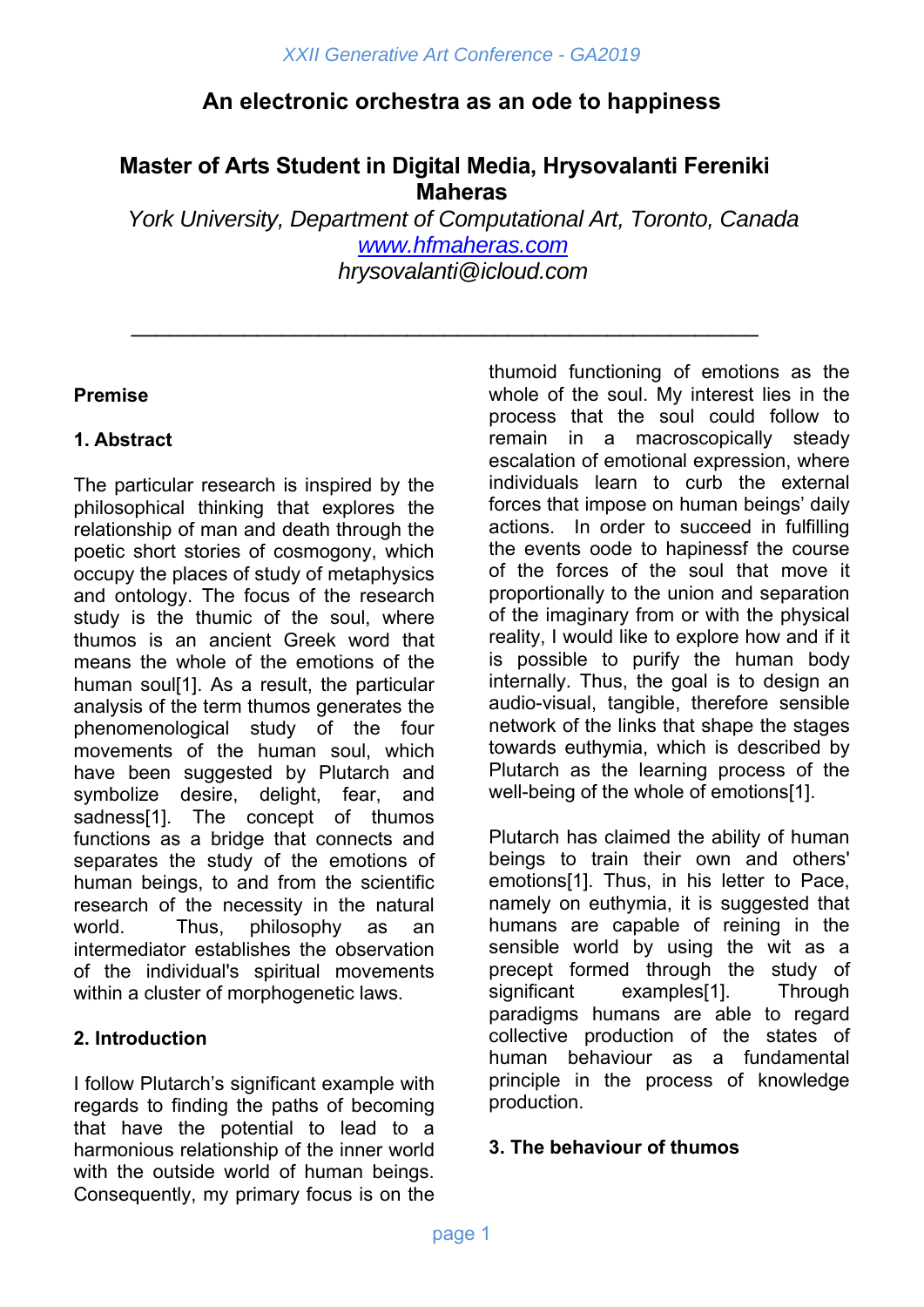Moreover, Plutarch suggested that the individual should learn from his or her example inspired by his own studying of the creative forces in human behaviour through the light of Empedocles's pre-Socratic philosophy[1]. Empedocles theorized human behaviour based on the phenomena that could describe the movements of the human soul following the logic of the constant interaction of cosmogenic forces[2]. According to Empedocles's belief that there is no birth or death has been developed the notion that exists today that the knowledge of the relationships of the four forms of material states, water, earth, air, and fire have an archetypal morphogenetic character[2]. Empedocles advocates that the strong ties of existence are moved continuously by two forces love and destruction as unifying and opposing agents who have always been and will be co-existents in the world's alternating circulars, affecting the universe and especially the human soul[2]. The relationships of the two forces as unfolded in Empedocles' philosophy describe the mathematical and physical concept of the tendency of bodies to appear ostensibly through the perpetual repetition of circular designs created by the need for agencies to co-operate, coexist and be opposed. Today, in the field of neuroscience, the philosophy of Empedocles describes precisely the functionality of the amygdaloid core of the human brain. In particular, in the neural networks of the amygdaloid core are primarily structured all the human emotions[2].

As a result, Plutarch's keys of well-being in combination with Empedocles study of primordial elements in their cyclical designation, structure the path of analysis of the soul. In this path, the soul has two fundamental forces, namely love and strife that move and mutate the human psyche in four dimensions, namely desire, delight, sadness, and fear, where the network of the individual ways shapes the complex behaviour of human beings. The individual then needs to discover the intellect of his or her movements within the thumic (the whole of emotions) space that is activated by the carving of the feelings and ideas underlying it. Last but not least, the relation of the human soul and the human's biological nature invites him and her to consider natural phenomena in terms of the inner world structure. In the light of the tendency of unifying and disintegrating forces that are common in the populations of individuals, gradations of emotional events shape the behaviour of each individual expands and contracts through the states of interchangeability of the recipients and the attractors. And for this reason, today Empedocles is considered to be the first neuroscientist, for he has attempted to interpret the dispositions of the human soul in expressing them as a collective entity, namely the thumos[2]. Thus, Empedocles's attempt has been to analyse human behaviour in relation to natural phenomena, which participate in the creation of matter, in the view of cosmogony based on the four pre-Socratic principles of matter [2].

## **4. The phase space of euthymia**

This research calls upon the metaphysical principle of the dialectical method to study the inner world of human beings through the ontological philosophy that studies the fundamental forces which determine the formation and the degrees of change of morphogenetic beings in the ranks of the organization set by the unifying principle of the power of becoming, that has been described in physics, by Poincare in his recurrence theorem, as the tendency of the states of all systems to reach their initial state. In order to examine the kinetic character of the soul that has the potential to reach a euthymic state of movement, Poincare's phase space provides the tools for undertaking the goal to develop a system for the examination of the possible combinations that take place in the four thumic states of the human psyche[3].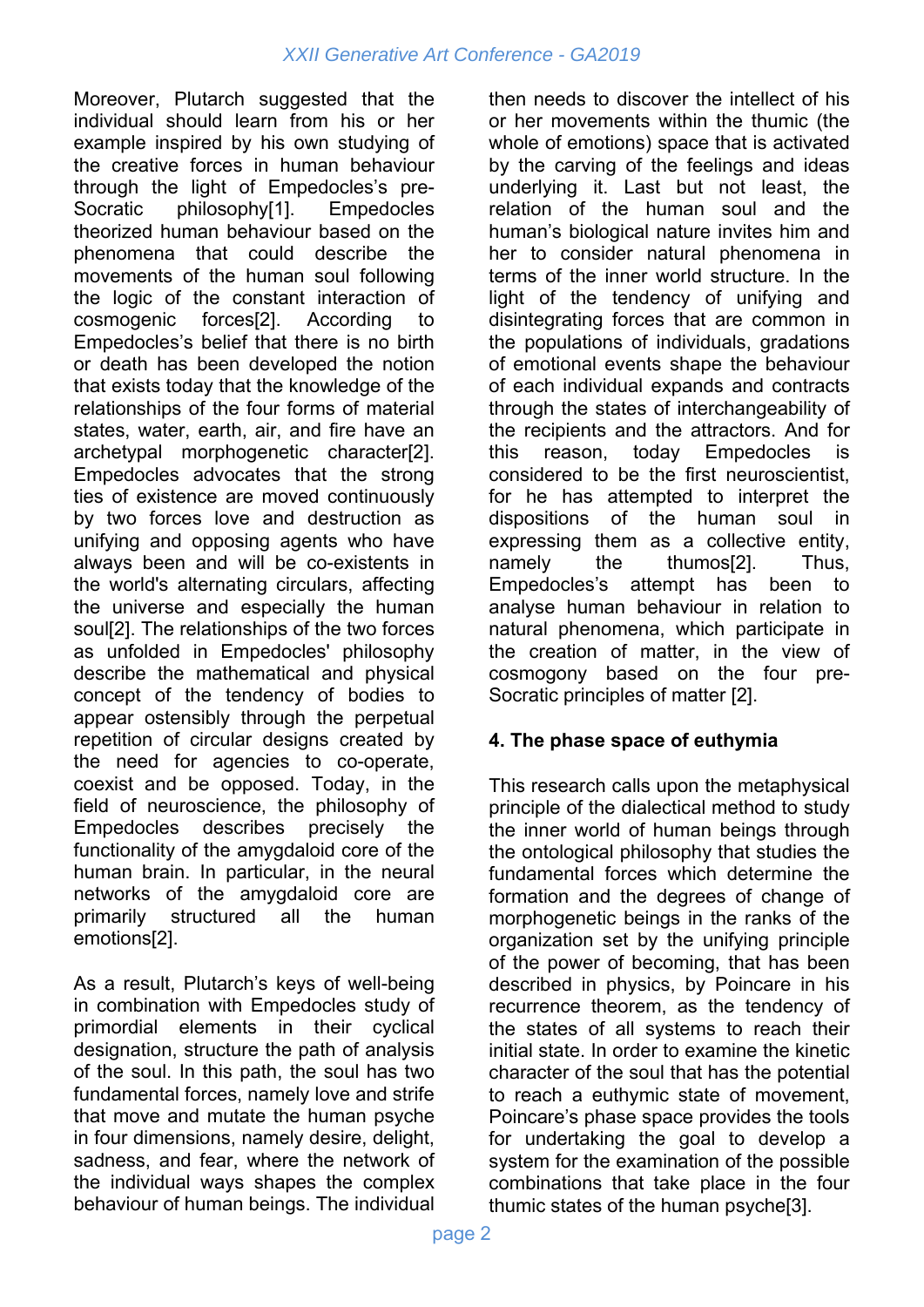I believe that the analysis of the emotional world of the human soul is important because of the necessity of the soul to be represented through the bodies of heavenly and earthly beings that take part in a space of change, where the soul is invariable over time and the deterioration of time over bodies move in infinite dimensions, focusing on how the knowledge of the soul in the body is transformed through action and repetitive experience. In the philosophy of Empedocles, the function of the soul as an infinite entity unfolds within the actions of the individual's senses, in the expression and internalization of the emotions which are inseparably connected with the course of the logical necessity of the chemical reactions of small entities in the process of synthesizing materialistic reality. Thus, the treating of the human soul, as described by Empedocles, in the phase space of Poincare, takes place the treading of the intrinsic movements of the human soul for the actuality of the physical space. As a result, the exploration of the stages of the soul in the whole of emotions becomes analogous to the way in which probabilities are open to a dynamic system, where the various velocities of sadness, joy, desire, and pleasure unfold as a whole and are curiously revealing a real sense of the actual space's stability.

Poincare, a 20th-century mathematician, studies movement in the behaviour of the paths that structure a crystal[3]. In this example Poincare examines through the composition of individual parts of space the dimensions of all forms, proposing to study the speeds of changes taking place in a probability space, in which there is a tendency to create repetitive motion as points of matter in a dynamic coupling system[3].

This paper serves as the construction of the thumic network through the design of the system for the uptake and transfer of knowledge by examining the possibilities

arising from the links brought about by the movement of a few fundamental principles that are found in all the forms of the affection of the human soul. Therefore, the interrelated relationship of beings reflects the possible paths of the carving of emotions so that people can groom their lives through effective actions realizing their own example of participation as a member of a collective effort in which is possible in the harmonization of thinking within the living. Thus, within the treatment of the emotional states of human beings as topological references to the map that inscribes the change in emotions, the first step is to identify the relevant changes in emotions through their relationship with each other as parts of the whole, and in particular the possible states that human beings can find themselves in his interactions with other beings. Consequently, the question here is *what are the possible combinations that arise between the four intensive states of human emotions, namely, desire, delight, sadness, and fear?* 

#### **4.1. The movement of emotion as a dynamical system**

In Plutarch's letter on Euthymia, a topological map was created for the understanding of the movement of the soul in four different forms, as a dynamical system[1]. In particular, the soul could move out when it was seeking a goal, it could move inside, when in fear, down when it was sad, and up when it was delighted[1]. Therefore, the structure of the network for the analysis of emotional interchangeability depends on the changes that embody the notion of significance through the distribution of emotions that each individual starts with and changes when in contact with another human being at one of the four possible states in different intensities that have four significant points in the trajectory of movement and change through closeness. Consequently, the soul can be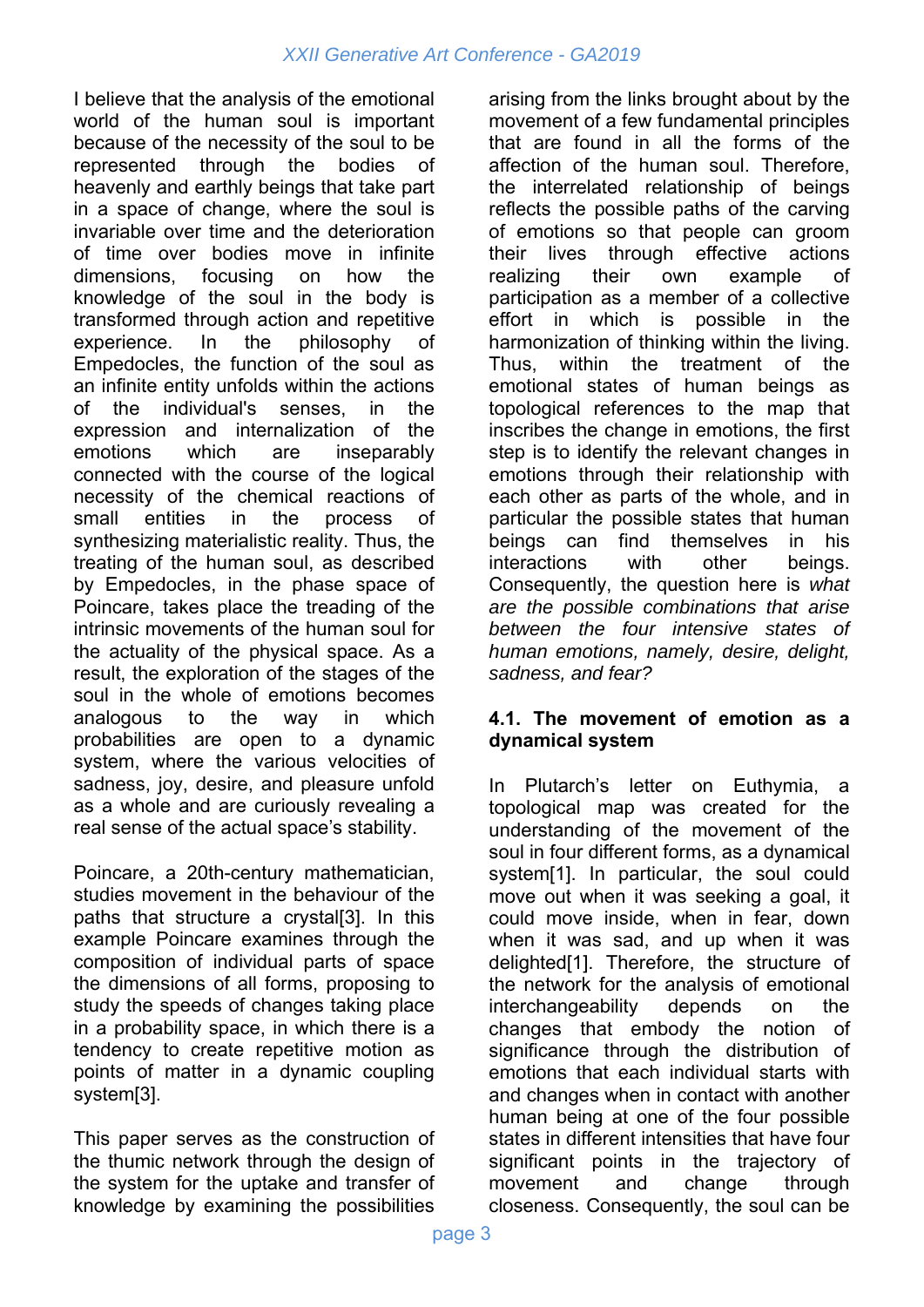animated virtually through the representation of the movement of emotions with regards to the structuring of the thumos, the whole of emotions, as we experience them through the reflection of our gaining of knowledge on others and through the shared experiential space of becoming one's own self. The movement of the soul is then the representative character at each state. The factors that move the soul are two in number and are inseparable in every being, namely love and destruction. As a result, when the individuals are in fear, or desire, or are in delight, or in sadness there is a process that takes place internally, in order for each of these states of feeling to impose upon their actions and consequently to structure their decision making. Finally, knowing how one form of emotion changes into one of the other four forms and what their intensive differences are, lead to the second step of Poincare's topological methodology. Each emotional state is a finite point that is seeking for the shortest path towards euthymia, the wellbeing of the soul. In this particular path, the object is the soul that is driven by the coupling of the four degrees of freedom that are the significant finite points of deterministic behaviour, such as crying when we are sad, or imagining when we are desiring something that we do not currently possess, or hiding in the presence of a threat, or laughing loudly in a rapid expression of an ecstatic influence. Each of these manifestations of emotional stimuli alternate continuously in the long-term lives of human beings. The energy that fuels the emergent properties of the human psyche's flexibility is found in Empedocles's text on Nature in his notion of the Globe "Spherion" that negative and positive emotions are interchangeable and in order for the human soul to be attuned with the fact that the individuals live among populations of different beings with whom they interact, love has to prevail upon destruction in order for the successive

harmonization of the process of becoming [2].

With regards to the third step of structuring Poincare's phase space, in the thymic system and specifically in the networks that structure the state of euthymia, the euthymic state becomes a point in the space of the learning process of living well, where the singularities of emotional forms determine the spatial possibilities of the soul. Thus, the outcome of the simulation of the movement of the soul as it is being experienced in the influence of the person's interactions, thumos underlines the tendency of the change of emotions in a four dimensional space, such as in a cubic or spherical form that constantly seeks the best path for reaching its initial state, a pulsating movement that makes possible the irreducibility of the human soul, through the examples of others in which takes place the optimization and minimization in the basing for attraction.

### **5. Computational analysis of autokinesis**

Inevitably, Poincare's phase space generates the conceptually captured manifestations of emotional intelligence in the graphically and sonically capturing of the virtual. Accordingly, Empedocles's notion of the Spherion opens up the discussion for an embodiment of emotional intelligence. Therefore, the scope of the next section underlines the methodology for the computational design of a positively asserted learning process of well-being with guide, Valentino Braitenberg's conceptual framework for the generation of hypothetical, selfoperating machines[4]. The approaching methodology follows Braitenberg's example through Craig Reynold's paper with the title: *Steering Behaviours of Autonomous Characters, which in turn is understood by Plato's concept of autokinesis* [5] [6].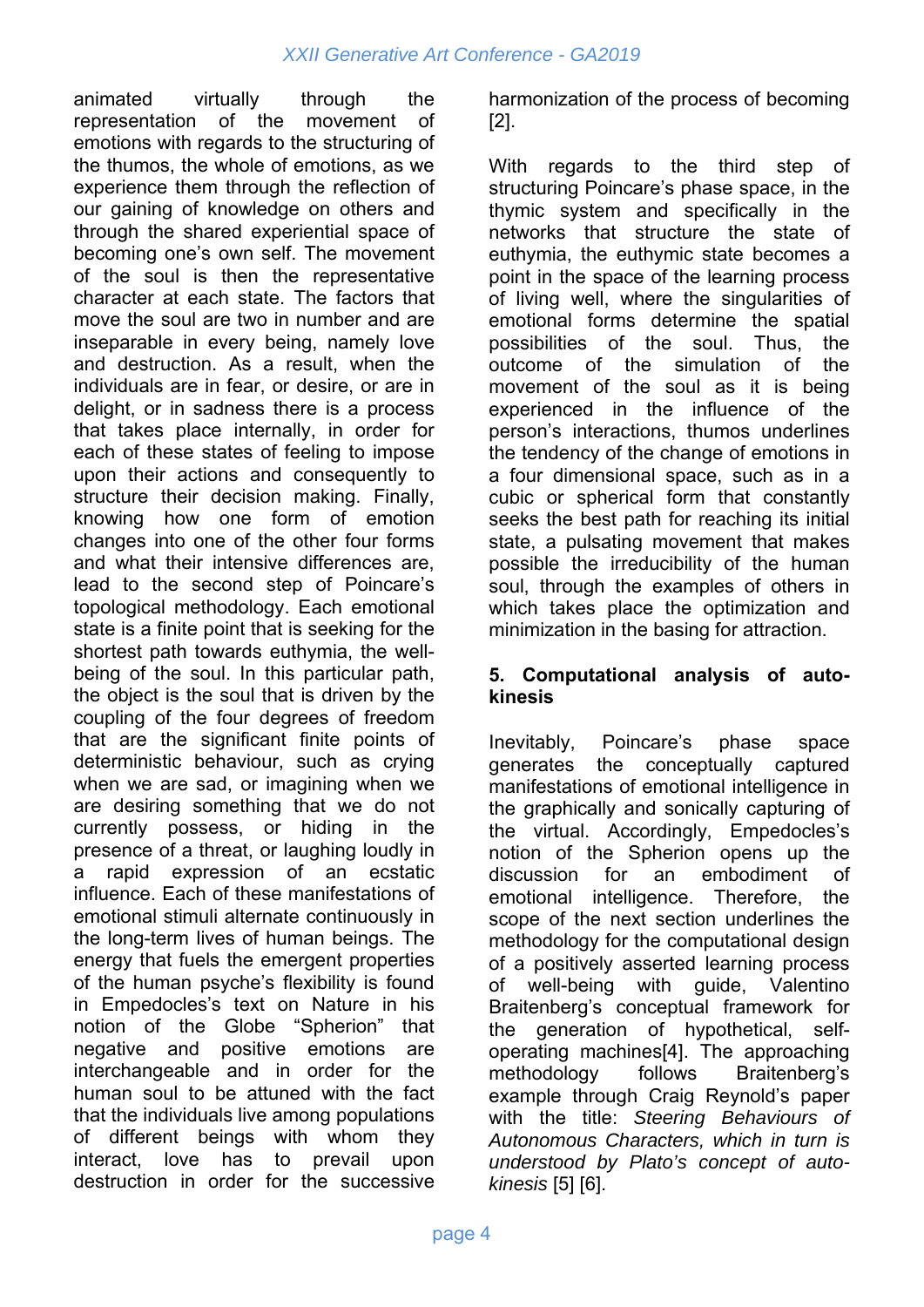In Ancient Greece, the relationship between teacher and student was not understood as a relationship of superior and inferior, but as heterotic in the sense that the lovers become loved in a return to themselves. Thus, the hetero is the relationship that highlights the essence of philosophical pursuit in which the lover and the loved are equivalent factors in the common reduction and absorption of the soul in the imaginary field. The pursuit of knowledge and the pursuit of the soul, share the friendship of wisdom. According to Braitenberg, in his third vehicle named love, love is the attraction of the soul as the basing of moving of a kinetic being, from its exposure to environmental conditioning[4]. In order for the vehicle to love the source it needs to stand and reflect close to it. Hence, love is described as a relationship of closeness and slowing down in the vicinity of the source. Also, love is described as a turning away from the source, because it functions as a resource, which can be both amplified and reduced in the presence of the vehicle[4]. At the same time love is also destruction, because there are other sources that reduce the resources, which the vehicle tends to attack. Hence, in the example of the Love's vehicle, the four movements of the soul are described in the thumos of love, where the whole of emotions is described as one entity, love, which determines the action selection process of the vehicle. By comparison Braitenberg's Vehicle of Love approach of the kinetic properties of emotions is similar to Plutarch's notion of thumos.

For the purposes of realizing computationally the topological thinking of the whole of emotions the heterotic relationship of the escalation of the soul in four dimensions follows the three steps of designing auto-animated entities that can be found in the methodology for the designing of steering behaviors of autonomous characters as proposed by Craig Reynolds[5]. For Plato auto-kinesis is the combining of the hetero-kinetic

properties of the soul which structure the learning process of recognition, within patterns of flow of information that are repeated and can be understood better by example[6]. Hence, through hetero-kinesis the soul in a long-term exposure and personal growth succeeds the autokinesis and remains constantly attracted to learning, becomes curious about life itself.

### **5.1. Euthymia as process**

The first choice in the design of the thumic system is the desire for euthymia, where the soul as an entity has the capacity to choose to move in four directions, in an emotional battle of the parts of the whole of emotions; as to find a repeated sequence of events in the phase space of intensive differences, where the changes in speed of the object, which in my case is the soul, are treated as the changes from the combinations of emotions that can be found in the example of Plutarch's topological movement of the soul[1].

Then the environment that emotional change is portrayed in is the interchangeable escalation between friendships and destructions, as described first by Empedocles in human behavior and in Braitenberg's self-operating machines. The ancient Greek infinitive chairein, which translates to I am happy, etymologically comes from the verb chó, which means spreading and the noun chóros that means space. As a result, the noun chará, happiness is understood as something that spreads throughout our psychic space and creates a broad intrinsic space for the individual. Finally, the infinitive of chairein, to be happy, is understood as being the soul. According to Plato, to this point the soul remembers its affinity with the idea, in its encounter with the Ideon man in which Zeus is born. the mind is born in the world of ideas and in order to achieve this final state needs to become auto-kinetic first, within the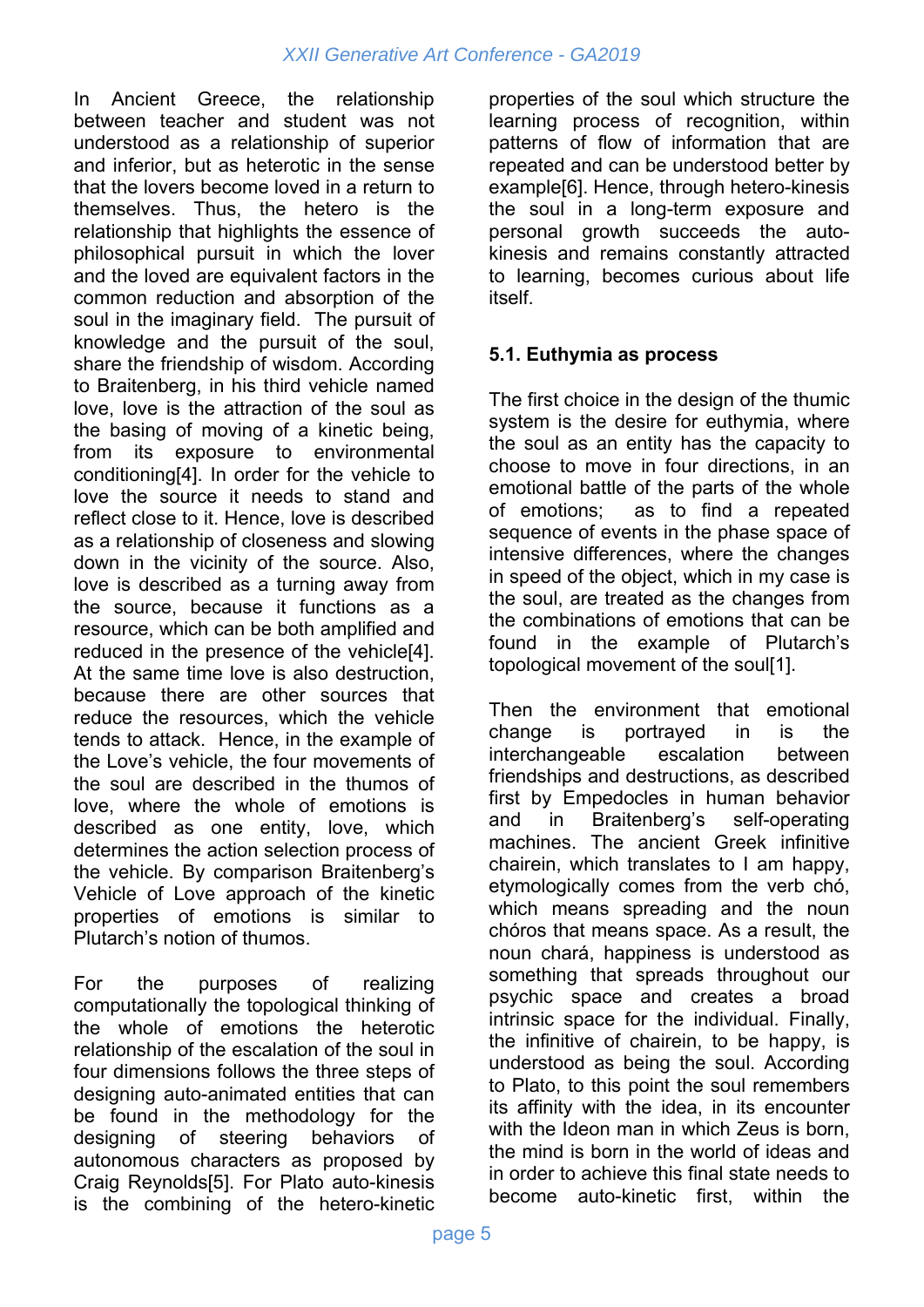catharsis of lives' passions as mentioned in Plutarch's letter on euthymia[1].

Thus, the steering behavior is embodied in the spherical relationship of philotisfriendship and neikos conflict, in a vector of love and strife that has a tendency for euthymic locomotion. Euthymia is apparent in the diffusion of instances that structure the escalations of the thumos with regards to the four privileged spaces of desire, sadness, fear, and delight. Eventually, there is no global plan for their movement but they move in populations of entities that carry pre-existing expressions for the emotional states of the soul, as those of the universe and thus emerge and decay, in a constant reshaping of their generative instances of successive recurrence.

#### **5.2. The digital environment of the space of thumos**



Figure 1: Diagram of the ten links in the synthesis of the movement of emotions in the thymic space

The computational model that I am proposing in this paper is a design of the unfolding of the emergent properties that are found in the auto- kinetic character of the human psyche in the exchange processes of the space of thumos, where the knowledge that drives the sensible world shapes the behavior of human beings in his or her relationships with the path they are coming from and the possible combinations of the exchange of information in the change of velocity of each of the possible four hundred differentially intensive entities. A starting population of the four different forms of emotions starting with a low intensity that moves slowly in empty space, according to the direction of each emotional movement, namely desire, fear, delight, sadness. The maximum and minimum amount of intensities is normalized in a scale of 0 to 1, where there is a ten percent probability of each of the four elements to come in contact with all the different forms.

The differences of the level of intensity of each of the form depends on the kind of movement that characterizes its emotion. The creature of desire tends to move outwards, and is very expressive, since it is constantly seeking other entities. The creature of fear, tends to hide, to move inwards, and its movement leads to abrupt changes in its behavior. The creature of delight tends to move upwards, in relevantly high velocity and great concentration of intensity, and thus, seems to be attracted by lower intensities. If the concentration exceeds the maximum limit of delight's intensity, the creature of delight tends to move erratically and has the capacity to calm in the presence of sadness. Last, the creature of sadness tends to move in very slow velocities and it tries to turn away from delight, that in turn escalates the movement of sadness, lowering its gravitational resistance.

Moreover, the spreading of emotions is achieved by the relationship of closeness that arises by their points in space where the emotions meet and new entities are generated from the connections that return the initial intensity for each form. Through the remembering of previous generations from the links that take place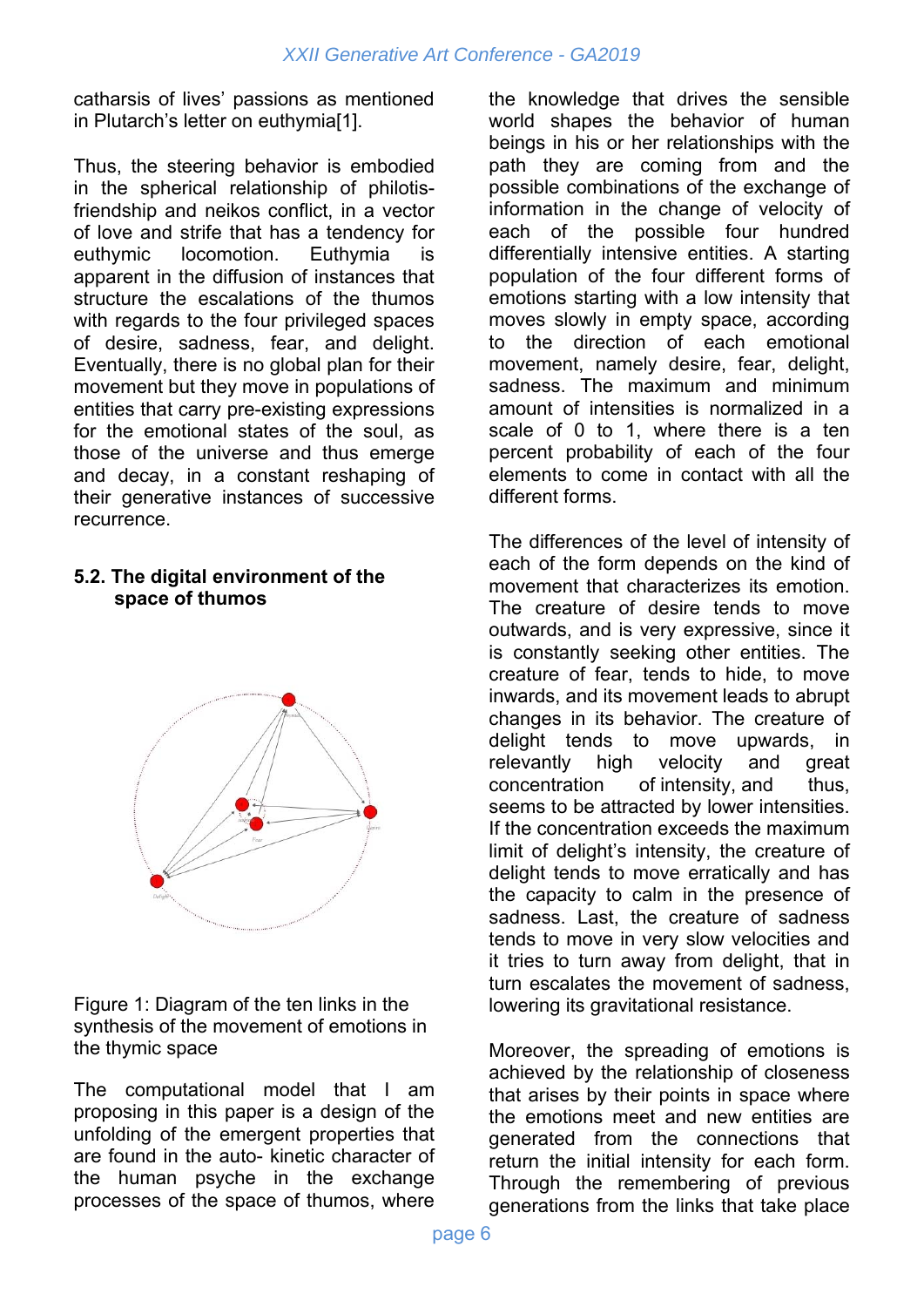in an emotional spreading the generations try to combine the properties of all emotions in later generations, to make friends creating clusters of entities of all forms that move them in a cyclical way. This way, groups of entities create instances of a phenomenologically stable behavior that is relevant to the initial state of each form with a given intensity. This behavior is realized in the continuity of repetition of movement in a class of four different entities that change their velocity, in relation to their point in space and the point of the other entities that come in contact with at the same point. In the scope of friendship creation there are also clusters of aggression that are structured, when fear's and sadness's levels of concentration, if the synthesis of both intensities exceeds the level of the maximum limit of intensities of the synthesis of delight and desire. Hence, aggression is amplified by repressive forces and the avoiding tendency of the particular tie of emotions. The creatures start to deviate from their selves' movement from the center and outwards in a two-dimensional space where the edges are eliminated to the wrapping around of a four-dimensional sphere. The attractors are delight and desire whereas fear and sadness are the absorptions of delight's and desire's concentration.

#### **5.3. The conceptual design of an orchestra of emotional beings in physical space**

 If we take this imaginary field to the sensible world, from the digital environment where the interactions of the parts shape the dynamical system of the

whole of emotions, to the embodied movement of mechanical multisensorial creatures, in which the interactions of the virtual emotions are attuned to the environmental conditions of a physical space, as a computational artist I would like to produce harmonised melodies of friendships and conflict, through different intensities of light that flows through a series of a population of kinetic sculptures in the dialectics of euthymia. At the same time, different sine frequencies that are filtered in low and high pass filters whilst in the filtering of intensities of the population of emotions in their interaction generate a myth, which is the harmonious synthesis of euthymia of life-like improvisational and sensitive creatures. As a result, the sonic environment of thumos is emancipated in a subtractive synthesis of the clusters of friendship and conflict, respectively.

## **6. Conclusion**

To conclude, this paper has served as an exploration of the common areas of topological thinking in the combined realms of cosmogenic philosophy and computational science. In this research, my goal has been to incorporate the capacity of human beings to train their emotions when aligning with an imaginary field. I argue, then that the conceptual analysis inside the virtual world of computer software has a significant aesthetic potential that can be found in the deepest traces of human behavior and it is up to the prevailing of successive attractions in the abstract practices of emotional intelligence in generative art.

#### **References**

[1] Lathiris, Plutarch on Euthymia, Thessaloniki, iliodromio, 2014

[2] Baloyannis, Empedocles: Neurophilosophy and Neurosciences-